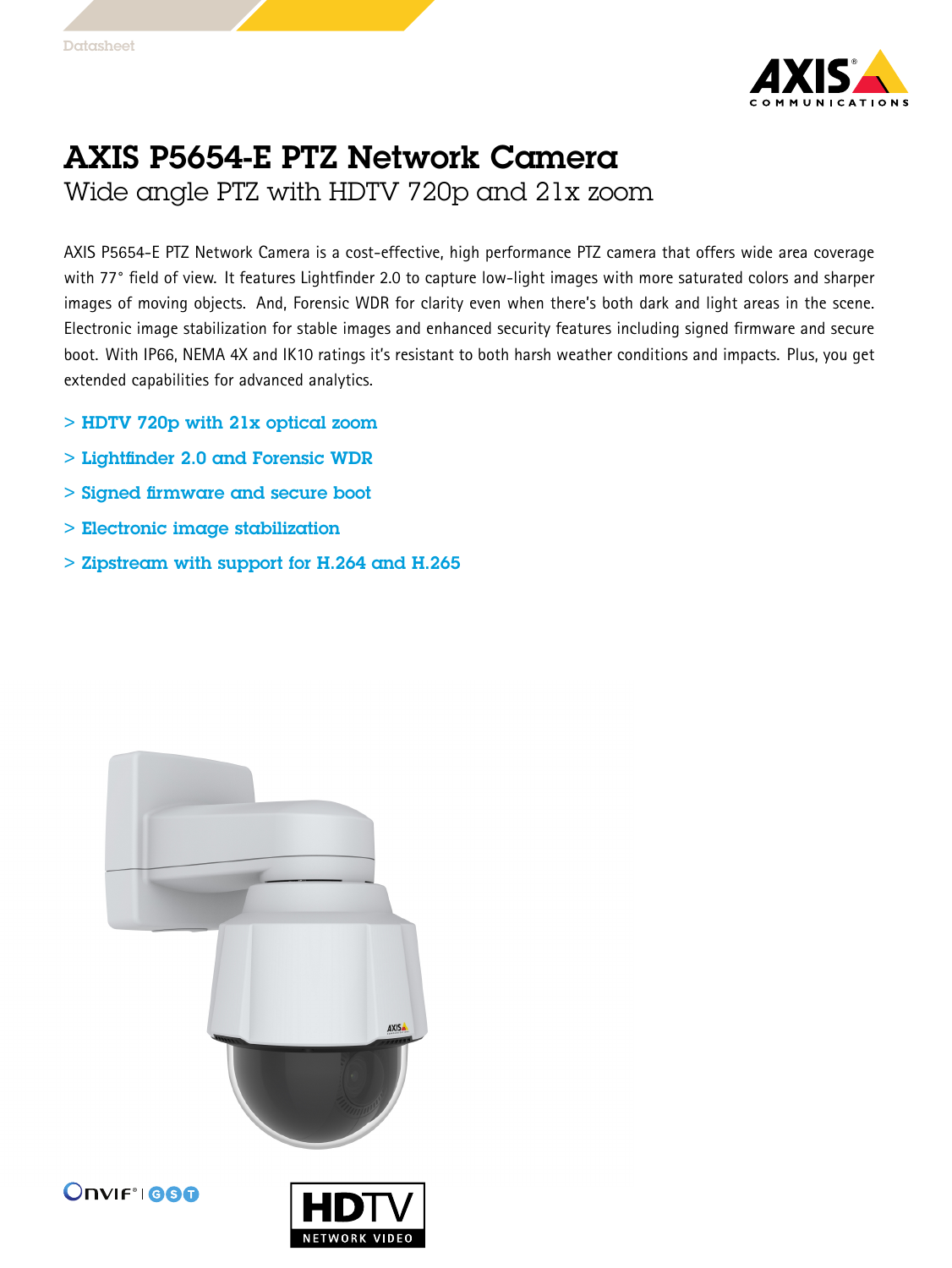## AXIS P5654-E PTZ Network Camera

| <b>Models</b>                           | AXIS P5654-E 50 Hz<br>AXIS P5654-E 60 Hz                                                                                                                                                                                                                                                                                                                                                                                                                                    |  |
|-----------------------------------------|-----------------------------------------------------------------------------------------------------------------------------------------------------------------------------------------------------------------------------------------------------------------------------------------------------------------------------------------------------------------------------------------------------------------------------------------------------------------------------|--|
| Camera                                  |                                                                                                                                                                                                                                                                                                                                                                                                                                                                             |  |
| Image sensor                            | 1/2.8" progressive scan RGB CMOS                                                                                                                                                                                                                                                                                                                                                                                                                                            |  |
| Lens                                    | Varifocal, 4.0-84.6 mm, F1.6 - 4.5<br>Horizontal field of view: 77.0°-3.6°<br>Vertical field of view: 43.1°-2.0°<br>Autofocus and auto-iris                                                                                                                                                                                                                                                                                                                                 |  |
| Day and night                           | Automatically removable infrared-cut filter                                                                                                                                                                                                                                                                                                                                                                                                                                 |  |
| Minimum<br>illumination                 | Color: 0.11 lux at 50 IRE F1.6<br>Color: 0.1 lux at 30 IRE F1.6<br>B/W: 0.03 lux at 50 IRE F1.6<br><b>B/W:</b> 0.01 lux at 30 IRE F1.6                                                                                                                                                                                                                                                                                                                                      |  |
| Shutter speed                           | 1/66500 s to 2 s                                                                                                                                                                                                                                                                                                                                                                                                                                                            |  |
| Pan/Tilt/Zoom                           | Pan: 360° endless, 0.1°- 350°/s<br>Tilt: 180°, 0.1°-350°/s<br>Zoom: 21x optical, 12x digital, Total 252x zoom<br>256 preset positions, e-flip, limited guard tour, control queue,<br>on-screen directional indicator, set new pan 0°, focus window,<br>focus recall                                                                                                                                                                                                         |  |
| System on chip (SoC)                    |                                                                                                                                                                                                                                                                                                                                                                                                                                                                             |  |
| Model                                   | ARTPEC-7                                                                                                                                                                                                                                                                                                                                                                                                                                                                    |  |
| Memory                                  | 1024 MB RAM, 512 MB Flash                                                                                                                                                                                                                                                                                                                                                                                                                                                   |  |
| Compute<br>capabilities                 | Machine learning processing unit (MLPU)                                                                                                                                                                                                                                                                                                                                                                                                                                     |  |
| Video                                   |                                                                                                                                                                                                                                                                                                                                                                                                                                                                             |  |
| Video<br>compression                    | H.264 (MPEG-4 Part 10/AVC) Baseline, Main and High Profiles<br>H.265 (MPEG-H Part 2/HEVC) Main Profile<br><b>Motion JPEG</b>                                                                                                                                                                                                                                                                                                                                                |  |
| <b>Resolution</b>                       | 1280x720 HDTV 720p to 320x180                                                                                                                                                                                                                                                                                                                                                                                                                                               |  |
| Frame rate                              | Up to $60/50$ fps $(60/50$ Hz) in all resolutions                                                                                                                                                                                                                                                                                                                                                                                                                           |  |
| Video streaming                         | Multiple, individually configurable streams in H.264, H.265 and<br><b>Motion JPEG</b><br>Controllable frame rate and bandwidth<br>Axis Zipstream technology in H.264 and H.265<br>VBR/ABR/MBR H.264/H.265                                                                                                                                                                                                                                                                   |  |
| Image settings                          | Compression, saturation, brightness, sharpness, contrast, local<br>contrast, white balance, exposure control, exposure zones,<br>Forensic WDR: Up to 120 dB depending on scene, defogging,<br>day/night shift level, tone mapping, fine tuning of low-light<br>behavior, rotation: 0°, 180°, text and image overlay, image<br>freeze on PTZ, electronic image stabilization, scene profiles, 20<br>individual polygon privacy masks                                         |  |
| Network                                 |                                                                                                                                                                                                                                                                                                                                                                                                                                                                             |  |
| Security                                | Password protection, IP address filtering, HTTPS <sup>a</sup> encryption,<br>IEEE 802.1X <sup>a</sup> network access control, digest authentication, user<br>access log, centralized certificate management, brute force delay<br>protection, signed firmware, secure boot                                                                                                                                                                                                  |  |
| Supported<br>protocols                  | IPv4, IPv6 USGv6, ICMPv4/ICMPv6, HTTP, HTTP/2, HTTPS <sup>a</sup> , TLS <sup>a</sup> ,<br>QoS Layer 3 DiffServ, FTP, SFTP, CIFS/SMB, SMTP, mDNS (Bonjour),<br>UPnP®, SNMP v1/v2c/v3 (MIB-II), DNS/DNSv6, DDNS, NTP, RTSP,<br>RTP, SRTP, TCP, UDP, IGMPv1/v2/v3, RTCP, ICMP, DHCPv4/v6, ARP,<br>SOCKS, SSH, NTCIP, LLDP, CDP, MQTT v3.1.1, Syslog, Link-Local<br>address (ZeroConf)                                                                                          |  |
| <b>System integration</b>               |                                                                                                                                                                                                                                                                                                                                                                                                                                                                             |  |
| Application<br>Programming<br>Interface | Open API for software integration, including VAPIX <sup>®</sup> and<br>AXIS Camera Application Platform; specifications at axis.com<br>One-click cloud connection<br>ONVIF <sup>®</sup> Profile G, ONVIF® Profile S, and ONVIF® Profile T,<br>specification at onvif.org                                                                                                                                                                                                    |  |
| <b>Event conditions</b>                 | Device status: Above operating temperature, Above or below<br>operating temperature, Below operating temperature, Fan<br>failure, IP address removed, Network lost, New IP address,<br>Shock detected, Storage failure, System ready, Within operating<br>temperature, Edge storage, Recording ongoing, Storage<br>disruption<br>I/O: Manual trigger, Virtual input<br>PTZ: PTZ malfunctioning, PTZ movement: Camera 1, PTZ preset<br>position reached: Camera 1, PTZ ready |  |

|                                 | Scheduled and recurring: Scheduled event<br>Video: Day-night mode, Live stream open                                                                                                                                                                                                                                                                                                                       |
|---------------------------------|-----------------------------------------------------------------------------------------------------------------------------------------------------------------------------------------------------------------------------------------------------------------------------------------------------------------------------------------------------------------------------------------------------------|
| <b>Event actions</b>            | Day-night mode, go to preset position, guard tour, upload of<br>images or video clips via FTP, SFTP, HTTP, HTTPS, network share<br>and email, notification to email, HTTP, HTTPS, TCP and SNMP<br>trap, overlay text, prioritized text, record video to SD card and<br>network share, WDR mode                                                                                                            |
| Data streaming                  | Event data                                                                                                                                                                                                                                                                                                                                                                                                |
| Built-in<br>installation aids   | Pixel counter                                                                                                                                                                                                                                                                                                                                                                                             |
| Analytics                       |                                                                                                                                                                                                                                                                                                                                                                                                           |
| <b>AXIS Object</b><br>Analytics | Object classes: humans, vehicles<br>Trigger conditions: line crossing, object in area, time in area <sup>BETA</sup><br>Up to 10 scenarios<br>Metadata visualized with trajectories and color-coded bounding<br>boxes<br>Polygon include/exclude areas<br>Perspective configuration<br><b>ONVIF Motion Alarm event</b>                                                                                     |
| <b>Applications</b>             | Included<br><b>AXIS Object Analytics</b><br>AXIS Video Motion Detection, AXIS Motion Guard,<br>AXIS Fence Guard, AXIS Loitering Guard, advanced gatekeeper,<br>autotracker 2<br>Support for AXIS Camera Application Platform enabling<br>installation of third-party applications, see <i>axis.com/acap</i>                                                                                               |
| General                         |                                                                                                                                                                                                                                                                                                                                                                                                           |
| Casing                          | IP66-, NEMA 4X- and IK10-rated<br>Aluminum casing, polycarbonate (PC) dome<br>Color: white NCS S 1002-B, repaintable skin cover<br>For repainting instructions of casing and impact on warranty,<br>contact your Axis partner.                                                                                                                                                                            |
| Sustainability                  | PVC free                                                                                                                                                                                                                                                                                                                                                                                                  |
| Power                           | Axis PoE+ midspan 1-port: 100-240 V AC, max 37 W<br>IEEE 802.3at, Type 2 Class 4<br>Camera consumption: typical 8 W, max 16 W<br>(PoE+ midspan not included)                                                                                                                                                                                                                                              |
| <b>Connectors</b>               | RJ45 10BASE-T/100BASE-TX PoE<br>RJ45 push-pull connector (IP66) included                                                                                                                                                                                                                                                                                                                                  |
| Storage                         | Support for SD/SDHC/SDXC card<br>Support for SD card encryption (AES-XTS-Plain64 256bit)<br>Recording to network-attached storage (NAS)<br>For SD card and NAS recommendations see <i>axis.com</i>                                                                                                                                                                                                        |
| Operating<br>conditions         | -30 °C to 50 °C (-22 °F to 122 °F)<br>Maximum intermittent temperature 55°C<br>Humidity 10-100% RH (condensing)                                                                                                                                                                                                                                                                                           |
| Storage<br>conditions           | -40 °C to 65 °C (-40 °F to 149 °F)<br>Humidity 5-95% RH (non-condensing)                                                                                                                                                                                                                                                                                                                                  |
| <b>Approvals</b>                | <b>EMC</b><br>EN 50121-4, EN 55024, EN 55032 Class A, EN 61000-3-2,<br>EN 61000-3-3, EN 61000-6-1, EN 61000-6-2,<br>FCC Part 15 Subpart B Class A, ICES-3(A)/NMB-3(A), IEC 62236-4,<br>KC KN32 Class A, KC KN35, RCM AS/NZS CISPR 32 Class A,<br>VCCI Class A<br>Safety<br>IEC/EN/UL 62368-1, IEC/EN/UL 60950-22, IS 13252<br>Environment<br>IEC 60068-2-1, IEC 60068-2-2, IEC 60068-2-6, IEC 60068-2-14, |
|                                 | IEC 60068-2-27, EC 60068-2-78, IEC/EN 60529 IP66,<br>IEC/EN 62262 IK10, NEMA 250 Type 4X<br>Network<br>NIST SP500-267, IPv6 USGv6                                                                                                                                                                                                                                                                         |
| <b>Dimensions</b>               | Height: 217 mm (8.54 in)<br>ø 188 mm (7.4 in)                                                                                                                                                                                                                                                                                                                                                             |
| Weight                          | 2.5 kg (5.5 lb)                                                                                                                                                                                                                                                                                                                                                                                           |
| Included<br>accessories         | RJ45 Push-pull Connector (IP66), hard ceiling mount, spring pipe<br>adaptor, U-profile pipe adaptor, installation guide, Windows®<br>decoder 1-user license, smoked dome                                                                                                                                                                                                                                  |
| Optional<br>accessories         | AXIS T91B mounts, AXIS T94A02L recessed mount, outdoor RJ45<br>cable with premounted connector, AXIS T8133 Midspan 30 W<br>1-port, repaintable skin covers                                                                                                                                                                                                                                                |